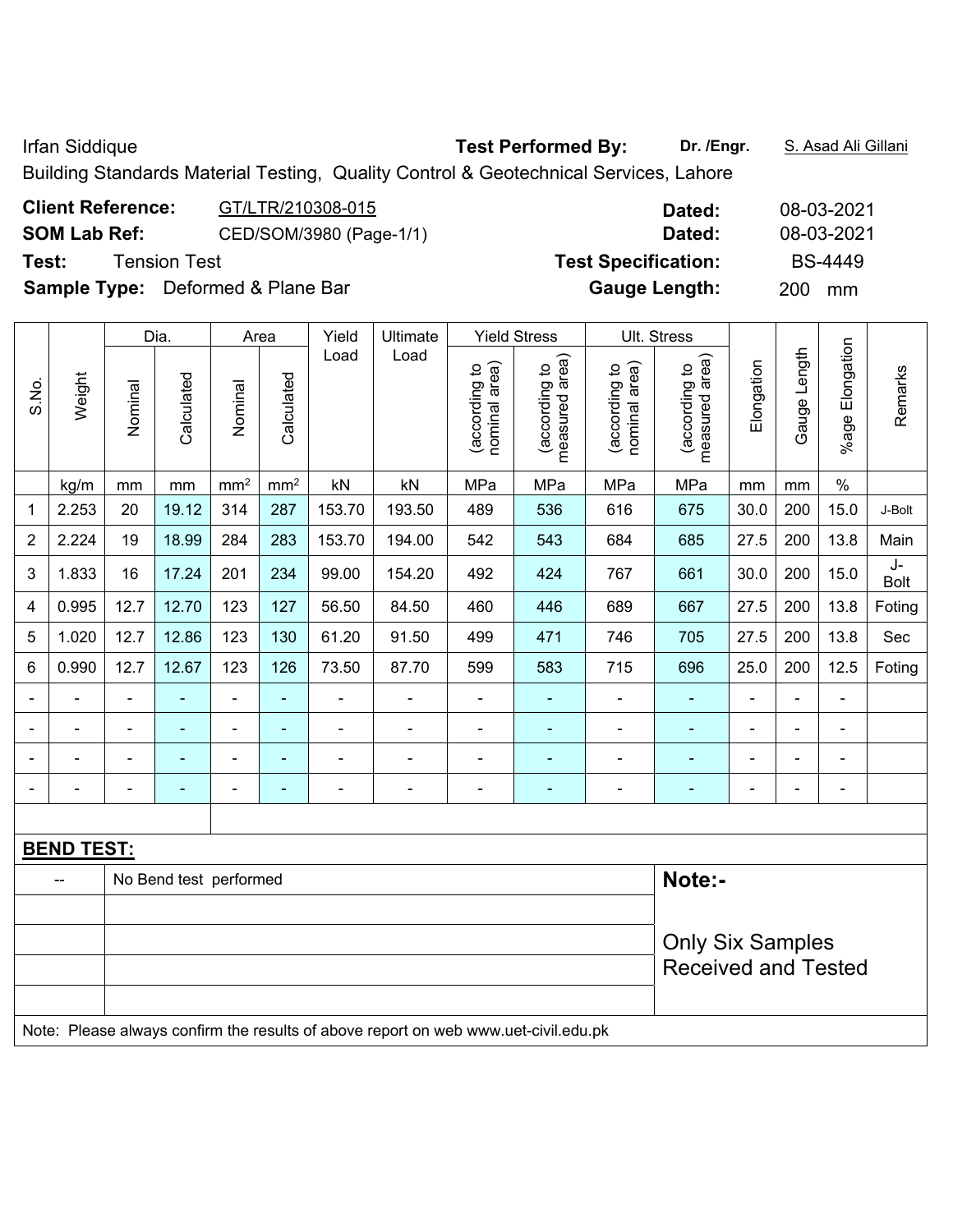Construction Manager **Test Performed By: Dr. /Engr.** S. Asad Ali Gillani NESPAK, (Pvt) Ltd. Lahore

**Client Reference:** 3976/13/MHK/01/217

**Test:** Tension Test & Bend Test **Test Specification:** ASTM-A-615 **Gauge Length:** 8 inch **Sample Type:** Deformed Bar

Dia. | Area | Yield | Ultimate | Yield Stress | Ult. Stress

**SOM Lab Ref:**  3994(Page-2/2) **Dated:** 08-03-2021 **Dated:** 09-03-2021

|       |                   |                                                                  | Dia.                     |                          | Area                     | Yield          | Ultimate                                                                            |                               | Yield Stress                    |                                | UII. Stress                     |                              |                |                      |         |
|-------|-------------------|------------------------------------------------------------------|--------------------------|--------------------------|--------------------------|----------------|-------------------------------------------------------------------------------------|-------------------------------|---------------------------------|--------------------------------|---------------------------------|------------------------------|----------------|----------------------|---------|
| S.No. | Weight            | Nominal                                                          | Calculated               | Nominal                  | Calculated               | Load           | Load                                                                                | nominal area)<br>according to | measured area)<br>(according to | (according to<br>nominal area) | measured area)<br>(according to | Elongation                   | Gauge Length   | Elongation<br>$%age$ | Remarks |
|       | lb/ft             | #                                                                | in                       | in <sup>2</sup>          | in <sup>2</sup>          | Tons           | Tons                                                                                | psi                           | psi                             | psi                            | psi                             | in                           | in             | $\%$                 |         |
| 1     | 0.663             | 4                                                                | 0.498                    | 0.20                     | 0.195                    | 6.60           | 8.74                                                                                | 72730                         | 74600                           | 96340                          | 98810                           | 1.10                         | 8.0            | 13.8                 |         |
| 2     | 0.659             | 4                                                                | 0.497                    | 0.20                     | 0.194                    | 6.60           | 8.87                                                                                | 72730                         | 74980                           | 97800                          | 100820                          | 1.00                         | 8.0            | 12.5                 |         |
|       |                   | $\blacksquare$                                                   | $\blacksquare$           | $\blacksquare$           | ٠                        | $\blacksquare$ | $\blacksquare$                                                                      | $\blacksquare$                | $\blacksquare$                  | $\blacksquare$                 |                                 | $\blacksquare$               | ÷              | $\blacksquare$       |         |
|       | ۰                 | $\blacksquare$                                                   | $\blacksquare$           | $\blacksquare$           | $\blacksquare$           | $\blacksquare$ | $\blacksquare$                                                                      | $\blacksquare$                | $\blacksquare$                  | $\blacksquare$                 | $\blacksquare$                  | ÷,                           | $\blacksquare$ | $\blacksquare$       |         |
|       |                   | $\blacksquare$                                                   | ÷,                       | $\blacksquare$           | ٠                        | $\blacksquare$ | Ē,                                                                                  | Ē,                            |                                 | $\blacksquare$                 |                                 | $\blacksquare$               | ÷              | $\blacksquare$       |         |
|       |                   |                                                                  | $\overline{\phantom{0}}$ | $\blacksquare$           |                          |                | ÷                                                                                   | $\blacksquare$                |                                 |                                |                                 | $\blacksquare$               |                |                      |         |
|       |                   | $\blacksquare$                                                   | ۰                        | $\overline{\phantom{a}}$ |                          |                | $\overline{\phantom{0}}$                                                            | ٠                             | $\overline{\phantom{0}}$        |                                |                                 | $\qquad \qquad \blacksquare$ |                | $\blacksquare$       |         |
|       |                   | $\blacksquare$                                                   | $\blacksquare$           | $\blacksquare$           | $\blacksquare$           | $\blacksquare$ | $\blacksquare$                                                                      | $\blacksquare$                | ٠                               | $\blacksquare$                 | $\overline{\phantom{0}}$        | $\blacksquare$               | ä,             | $\blacksquare$       |         |
|       |                   | $\blacksquare$                                                   | $\blacksquare$           | $\blacksquare$           | $\overline{\phantom{0}}$ | $\blacksquare$ | $\blacksquare$                                                                      | $\blacksquare$                | ٠                               | $\blacksquare$                 | $\blacksquare$                  | $\blacksquare$               | ÷              | $\blacksquare$       |         |
|       |                   | $\blacksquare$                                                   | $\blacksquare$           | $\blacksquare$           | $\overline{\phantom{0}}$ |                | ÷                                                                                   | Ē,                            | $\blacksquare$                  | $\blacksquare$                 | $\overline{\phantom{a}}$        | ÷                            |                | $\blacksquare$       |         |
|       |                   |                                                                  |                          |                          |                          |                |                                                                                     |                               |                                 |                                |                                 |                              |                |                      |         |
|       | <b>BEND TEST:</b> |                                                                  |                          |                          |                          |                |                                                                                     |                               |                                 |                                |                                 |                              |                |                      |         |
|       | #4                |                                                                  |                          |                          |                          |                | Sample bend through 180 degrees Satisfactorily without any crack                    |                               |                                 |                                | Note:-                          |                              |                |                      |         |
|       | #4                | Sample bend through 180 degrees Satisfactorily without any crack |                          |                          |                          |                |                                                                                     |                               |                                 |                                |                                 |                              |                |                      |         |
|       |                   |                                                                  |                          |                          |                          |                |                                                                                     |                               |                                 |                                | <b>Only Four Samples</b>        |                              |                |                      |         |
|       |                   |                                                                  |                          |                          |                          |                |                                                                                     |                               |                                 |                                | <b>Received and Tested</b>      |                              |                |                      |         |
|       |                   |                                                                  |                          |                          |                          |                |                                                                                     |                               |                                 |                                |                                 |                              |                |                      |         |
|       |                   |                                                                  |                          |                          |                          |                | Note: Please always confirm the results of above report on web www.uet-civil.edu.pk |                               |                                 |                                |                                 |                              |                |                      |         |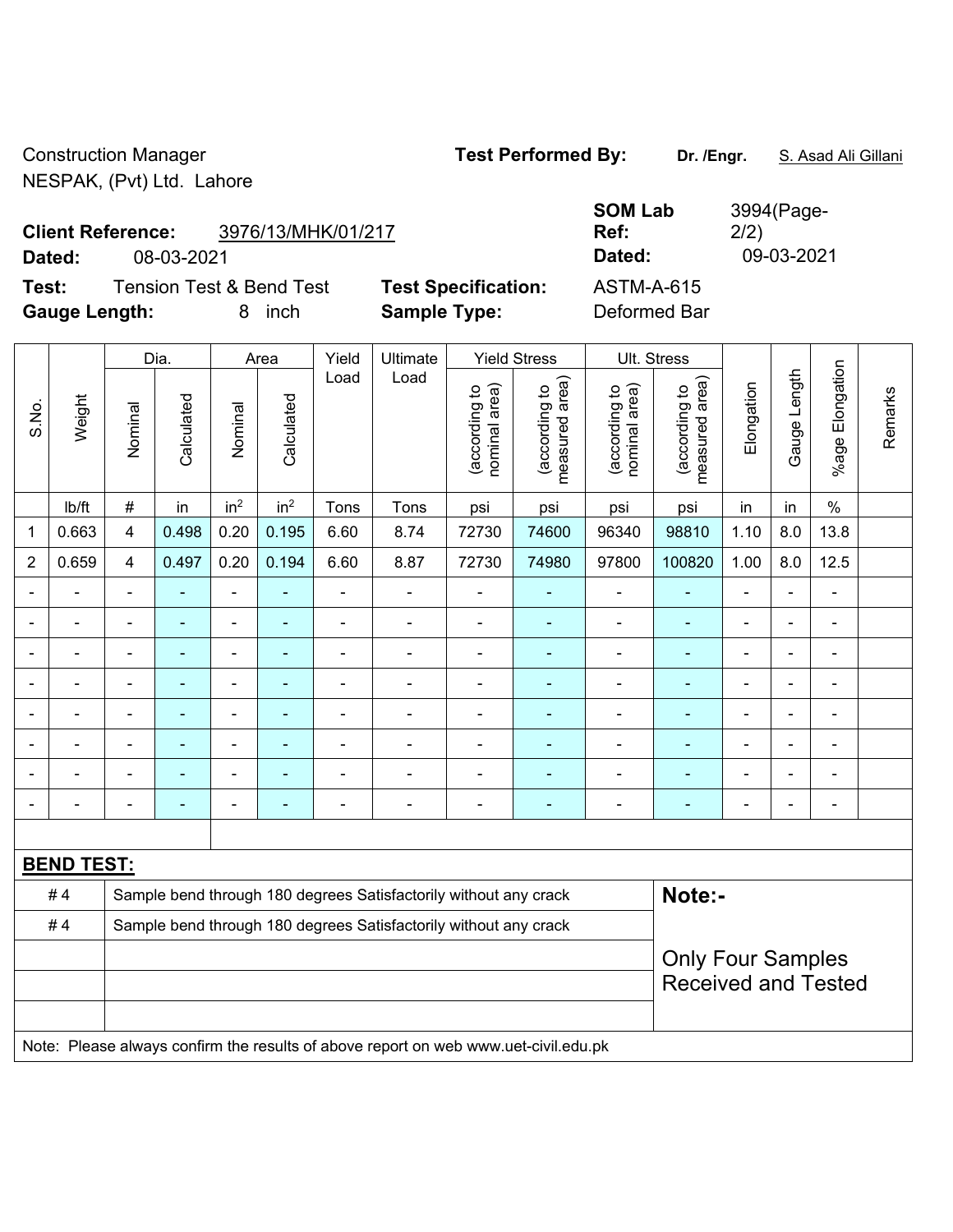Construction Manager **Test Performed By:** Dr. /Engr. **S. Asad Ali Gillani** NESPAK, (Pvt) Ltd. Lahore

Γ

**Test:** Tension Test & Bend Test **Test Specification: Gauge Length:** 8 inch **Sample Type:** Deformed Bar

|        | <b>Client Reference:</b> | 3976/13/MHK/01/216                  |                            | <b>SOM Lab</b><br>Ref: | 3994 (Page-<br>1/2) |
|--------|--------------------------|-------------------------------------|----------------------------|------------------------|---------------------|
| Dated: | 08-03-2021               |                                     |                            | Dated:                 | 09-03-2021          |
| Test:  |                          | <b>Tension Test &amp; Bend Test</b> | <b>Test Specification:</b> | ASTM-A-615             |                     |

|                |                          |                                                                  | Dia.       |                          | Area            | Yield          | Ultimate                                                                            |                                | <b>Yield Stress</b>             | Ult. Stress                    |                                 |                |                |                              |         |
|----------------|--------------------------|------------------------------------------------------------------|------------|--------------------------|-----------------|----------------|-------------------------------------------------------------------------------------|--------------------------------|---------------------------------|--------------------------------|---------------------------------|----------------|----------------|------------------------------|---------|
| S.No.          | Weight                   | Nominal                                                          | Calculated | Nominal                  | Calculated      | Load           | Load                                                                                | nominal area)<br>(according to | (according to<br>measured area) | (according to<br>nominal area) | (according to<br>measured area) | Elongation     | Gauge Length   | Elongation<br>$%$ age        | Remarks |
|                | lb/ft                    | $\#$                                                             | in         | in <sup>2</sup>          | in <sup>2</sup> | Tons           | Tons                                                                                | psi                            | psi                             | psi                            | psi                             | in             | in             | $\%$                         |         |
| $\mathbf 1$    | 1.487                    | 6                                                                | 0.746      | 0.44                     | 0.437           | 14.88          | 18.81                                                                               | 74600                          | 75110                           | 94270                          | 94920                           | 1.30           | 8.0            | 16.3                         |         |
| $\overline{2}$ | 1.528                    | 6                                                                | 0.756      | 0.44                     | 0.449           | 17.13          | 20.64                                                                               | 85840                          | 84120                           | 103470                         | 101390                          | 1.20           | 8.0            | 15.0                         |         |
| $\blacksquare$ | $\overline{\phantom{0}}$ | ä,                                                               | ÷,         | $\blacksquare$           | ä,              | $\blacksquare$ | $\blacksquare$                                                                      | $\blacksquare$                 | $\overline{a}$                  | $\blacksquare$                 | Ξ                               | ä,             | $\blacksquare$ | $\blacksquare$               |         |
| ÷              |                          | $\overline{a}$                                                   | ÷,         | $\blacksquare$           | ٠               | $\blacksquare$ | $\blacksquare$                                                                      | $\blacksquare$                 | $\blacksquare$                  | $\blacksquare$                 | $\blacksquare$                  | ÷              |                | $\qquad \qquad \blacksquare$ |         |
| ä,             | ÷                        | $\blacksquare$                                                   | ä,         | $\blacksquare$           | ÷               | ÷              | $\blacksquare$                                                                      | ä,                             | $\blacksquare$                  | $\blacksquare$                 | ٠                               | ä,             |                | $\blacksquare$               |         |
| $\blacksquare$ |                          | ä,                                                               | ä,         | $\overline{\phantom{0}}$ | ٠               | $\blacksquare$ | ÷                                                                                   | $\blacksquare$                 | ÷                               | $\blacksquare$                 | ÷                               | ä,             |                | $\blacksquare$               |         |
|                |                          |                                                                  |            | ۰                        |                 |                | $\blacksquare$                                                                      |                                |                                 | Ē,                             | ۰                               | $\blacksquare$ |                |                              |         |
| $\blacksquare$ |                          | ä,                                                               |            | $\blacksquare$           |                 |                | $\blacksquare$                                                                      |                                |                                 | Ē,                             | ä,                              | Ē,             |                | ä,                           |         |
| $\blacksquare$ |                          | ä,                                                               |            | ÷,                       | ÷               |                | ÷                                                                                   |                                | ÷                               | Ē,                             | ÷                               | Ē,             |                | $\overline{\phantom{a}}$     |         |
| $\overline{a}$ |                          |                                                                  |            | ÷                        | ۰               |                | $\overline{\phantom{a}}$                                                            | $\blacksquare$                 | ÷                               | $\blacksquare$                 | ۰                               | ÷              |                | $\qquad \qquad \blacksquare$ |         |
|                |                          |                                                                  |            |                          |                 |                |                                                                                     |                                |                                 |                                |                                 |                |                |                              |         |
|                | <b>BEND TEST:</b>        |                                                                  |            |                          |                 |                |                                                                                     |                                |                                 |                                |                                 |                |                |                              |         |
|                | #6                       |                                                                  |            |                          |                 |                | Sample bend through 180 degrees Satisfactorily without any crack                    |                                |                                 |                                | Note:-                          |                |                |                              |         |
|                | #6                       | Sample bend through 180 degrees Satisfactorily without any crack |            |                          |                 |                |                                                                                     |                                |                                 |                                |                                 |                |                |                              |         |
|                |                          | <b>Only Four Samples</b>                                         |            |                          |                 |                |                                                                                     |                                |                                 |                                |                                 |                |                |                              |         |
|                |                          |                                                                  |            |                          |                 |                |                                                                                     |                                |                                 |                                | <b>Received and Tested</b>      |                |                |                              |         |
|                |                          |                                                                  |            |                          |                 |                |                                                                                     |                                |                                 |                                |                                 |                |                |                              |         |
|                |                          |                                                                  |            |                          |                 |                | Note: Please always confirm the results of above report on web www.uet-civil.edu.pk |                                |                                 |                                |                                 |                |                |                              |         |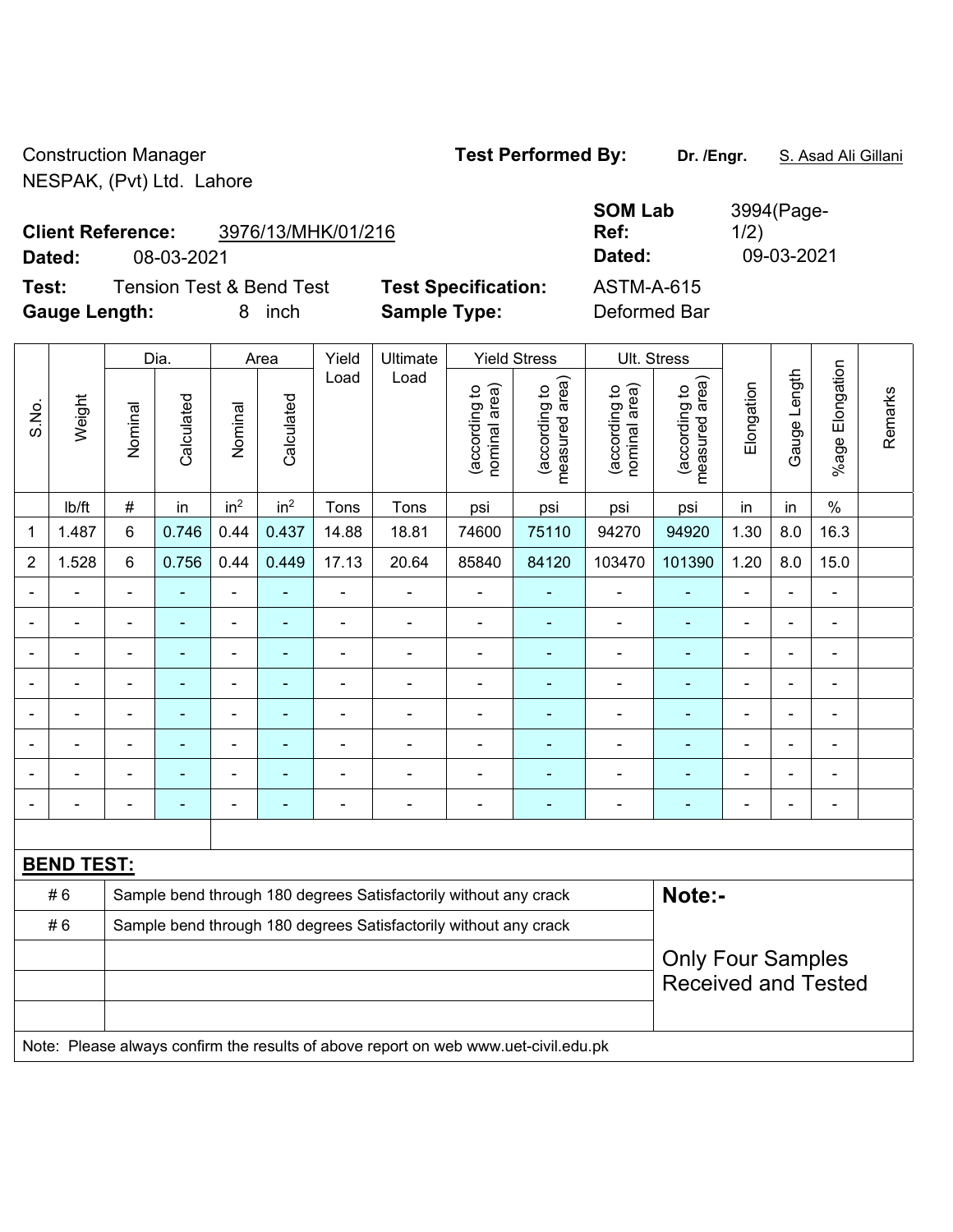Construction Manager **Test Performed By:** Dr. /Engr. **S. Asad Ali Gillani** NESPAK, (Pvt) Ltd. Lahore

# **Client Reference:** 3976/13/MHK/01/218

**Test:** Tension Test & Bend Test Test Specification: **Gauge Length:** 8 inch **Sample Type:** Deformed Bar

|        | <b>Client Reference:</b><br>3976/13/MHK/01/218 |                            | <b>SOM Lab</b><br>Ref: | 3995(Page-<br>1/2) |
|--------|------------------------------------------------|----------------------------|------------------------|--------------------|
| Dated: | 09-03-2021                                     |                            | Dated:                 | 09-03-2021         |
| Test:  | Tension Test & Bend Test                       | <b>Test Specification:</b> | ASTM-A-615             |                    |

|                |                   |                | Dia.           |                                                                                                | Area                     | Yield          | Ultimate                                                         |                                | <b>Yield Stress</b>             |                                | Ult. Stress                     |                |                |                       |         |
|----------------|-------------------|----------------|----------------|------------------------------------------------------------------------------------------------|--------------------------|----------------|------------------------------------------------------------------|--------------------------------|---------------------------------|--------------------------------|---------------------------------|----------------|----------------|-----------------------|---------|
| S.No.          | Weight            | Nominal        | Calculated     | Nominal                                                                                        | Calculated               | Load           | Load                                                             | nominal area)<br>(according to | (according to<br>measured area) | nominal area)<br>(according to | (according to<br>measured area) | Elongation     | Gauge Length   | Elongation<br>$%$ age | Remarks |
|                | lb/ft             | $\#$           | in             | in <sup>2</sup>                                                                                | in <sup>2</sup>          | Tons           | Tons                                                             | psi                            | psi                             | psi                            | psi                             | in             | in             | $\%$                  |         |
| 1              | 1.549             | 6              | 0.761          | 0.44                                                                                           | 0.455                    | 13.71          | 19.69                                                            | 68730                          | 66460                           | 98720                          | 95460                           | 1.20           | 8.0            | 15.0                  |         |
| 2              | 1.551             | 6              | 0.762          | 0.44                                                                                           | 0.456                    | 13.46          | 19.13                                                            | 67450                          | 65080                           | 95910                          | 92540                           | 1.30           | 8.0            | 16.3                  |         |
| 3              | 1.548             | 6              | 0.761          | 0.44                                                                                           | 0.455                    | 12.74          | 18.47                                                            | 63870                          | 61770                           | 92590                          | 89530                           | 1.10           | 8.0            | 13.8                  |         |
| 4              | 1.554             | 6              | 0.763          | 0.44                                                                                           | 0.457                    | 13.12          | 18.98                                                            | 65760                          | 63320                           | 95140                          | 91600                           | 1.20           | 8.0            | 15.0                  |         |
| 5              | 1.554             | 6              | 0.763          | 0.44                                                                                           | 0.457                    | 13.40          | 18.76                                                            | 67190                          | 64690                           | 94020                          | 90520                           | 1.30           | 8.0            | 16.3                  |         |
| $\blacksquare$ |                   | $\blacksquare$ | $\blacksquare$ | $\blacksquare$                                                                                 |                          | $\blacksquare$ | $\blacksquare$                                                   | $\blacksquare$                 |                                 | $\overline{a}$                 | $\blacksquare$                  | $\blacksquare$ | $\blacksquare$ | ÷                     |         |
|                |                   |                | $\blacksquare$ | ä,                                                                                             |                          | $\blacksquare$ | ä,                                                               | ä,                             |                                 |                                |                                 |                |                |                       |         |
|                |                   |                |                | ÷                                                                                              |                          |                |                                                                  | $\blacksquare$                 |                                 | ä,                             |                                 |                |                |                       |         |
|                |                   |                |                | ÷                                                                                              |                          |                |                                                                  | $\blacksquare$                 |                                 |                                |                                 |                |                | $\blacksquare$        |         |
| $\blacksquare$ |                   | Ē,             | $\blacksquare$ | ÷,                                                                                             | $\overline{\phantom{a}}$ | $\blacksquare$ | $\blacksquare$                                                   | ä,                             |                                 | Ē,                             | $\blacksquare$                  | $\blacksquare$ |                | $\blacksquare$        |         |
|                |                   |                |                |                                                                                                |                          |                |                                                                  |                                |                                 |                                |                                 |                |                |                       |         |
|                | <b>BEND TEST:</b> |                |                |                                                                                                |                          |                |                                                                  |                                |                                 |                                |                                 |                |                |                       |         |
|                | #6                |                |                |                                                                                                |                          |                | Sample bend through 180 degrees Satisfactorily without any crack |                                |                                 |                                | Note:-                          |                |                |                       |         |
|                | #6                |                |                | Sample bend through 180 degrees Satisfactorily without any crack                               |                          |                |                                                                  |                                |                                 |                                |                                 |                |                |                       |         |
|                | #6                |                |                | Sample bend through 180 degrees Satisfactorily without any crack<br><b>Only Ten Samples</b>    |                          |                |                                                                  |                                |                                 |                                |                                 |                |                |                       |         |
|                | #6                |                |                | <b>Received and Tested</b><br>Sample bend through 180 degrees Satisfactorily without any crack |                          |                |                                                                  |                                |                                 |                                |                                 |                |                |                       |         |
|                | #6                |                |                |                                                                                                |                          |                | Sample bend through 180 degrees Satisfactorily without any crack |                                |                                 |                                |                                 |                |                |                       |         |
|                |                   |                |                |                                                                                                |                          |                |                                                                  |                                |                                 |                                |                                 |                |                |                       |         |

Note: Please always confirm the results of above report on web www.uet-civil.edu.pk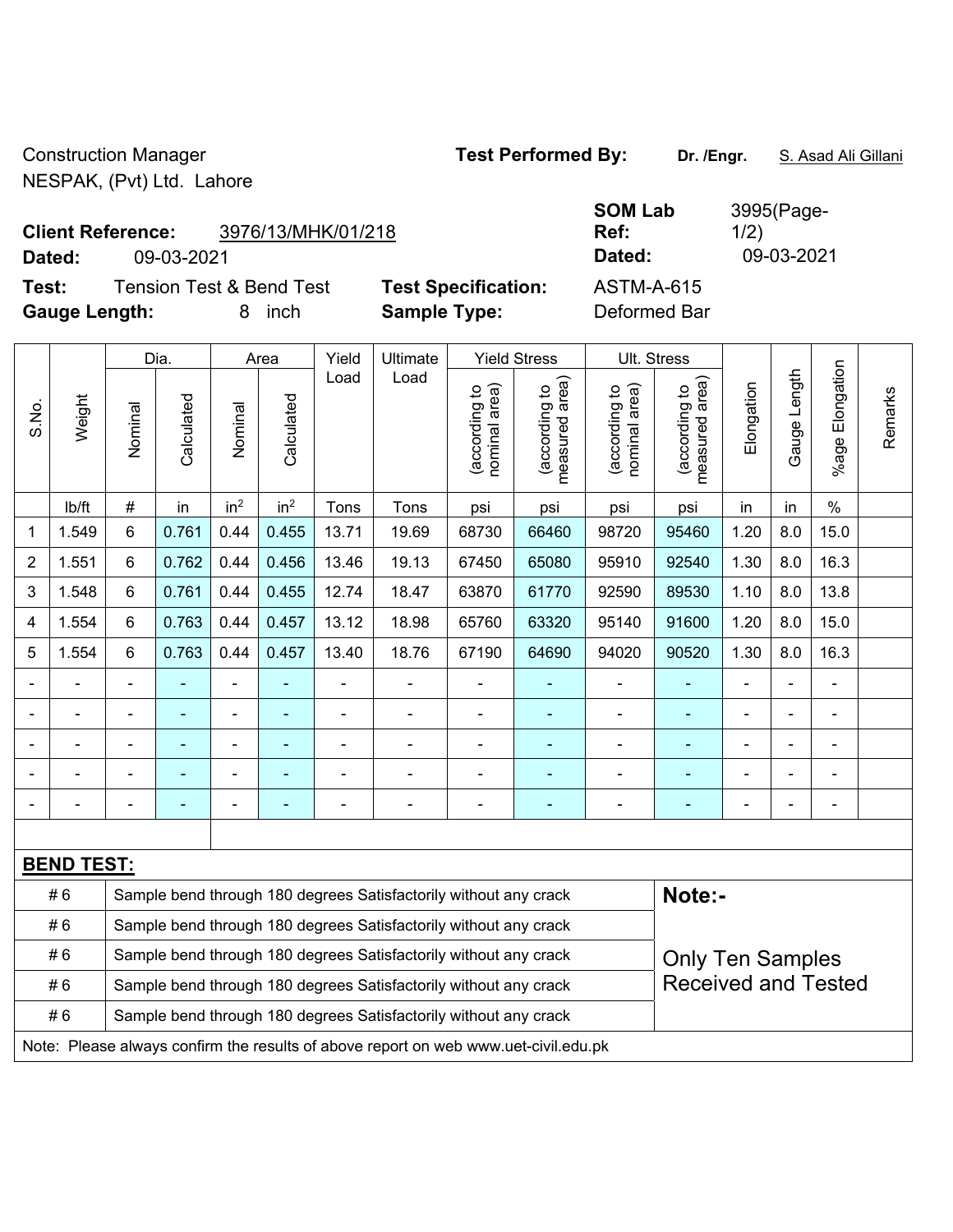Construction Manager **Test Performed By: Dr. /Engr.** S. Asad Ali Gillani NESPAK, (Pvt) Ltd. Lahore

**Client Reference:** 3976/13/MHK/01/219

**Test:** Tension Test & Bend Test **Test Specification:** ASTM-A-615 **Gauge Length:** 8 inch **Sample Type:** Deformed Bar

**SOM Lab Ref:**  3995(Page-2/2) **Dated:** 09-03-2021 **Dated:** 09-03-2021

|                |                   |                            | Dia.           |                          | Area                     | Yield          | Ultimate                                                                            |                                | <b>Yield Stress</b>             |                                | Ult. Stress                     |                |                |                          |         |
|----------------|-------------------|----------------------------|----------------|--------------------------|--------------------------|----------------|-------------------------------------------------------------------------------------|--------------------------------|---------------------------------|--------------------------------|---------------------------------|----------------|----------------|--------------------------|---------|
| S.No.          | Weight            | Nominal                    | Calculated     | Nominal                  | Calculated               | Load           | Load                                                                                | nominal area)<br>(according to | (according to<br>measured area) | (according to<br>nominal area) | (according to<br>measured area) | Elongation     | Gauge Length   | Elongation<br>$%$ age    | Remarks |
|                | lb/ft             | #                          | in             | in <sup>2</sup>          | in <sup>2</sup>          | Tons           | Tons                                                                                | psi                            | psi                             | psi                            | psi                             | in             | in             | $\%$                     |         |
| $\mathbf{1}$   | 0.671             | 4                          | 0.501          | 0.20                     | 0.197                    | 5.83           | 8.56                                                                                | 64300                          | 65280                           | 94420                          | 95860                           | 1.30           | 8.0            | 16.3                     |         |
| $\overline{2}$ | 0.672             | $\overline{4}$             | 0.501          | 0.20                     | 0.197                    | 6.24           | 8.82                                                                                | 68800                          | 69840                           | 97230                          | 98720                           | 1.40           | 8.0            | 17.5                     |         |
|                |                   | $\overline{a}$             | ä,             | $\blacksquare$           |                          | ÷              | ä,                                                                                  | $\blacksquare$                 | $\blacksquare$                  | $\blacksquare$                 | ä,                              | $\blacksquare$ | $\blacksquare$ | $\blacksquare$           |         |
|                |                   | $\blacksquare$             | $\blacksquare$ | $\blacksquare$           | $\blacksquare$           | $\blacksquare$ | ä,                                                                                  | $\blacksquare$                 | $\blacksquare$                  | $\overline{\phantom{a}}$       | $\blacksquare$                  | $\blacksquare$ | $\blacksquare$ | $\blacksquare$           |         |
| $\blacksquare$ |                   | $\overline{\phantom{a}}$   | ÷              | $\blacksquare$           | $\overline{\phantom{a}}$ | $\blacksquare$ | ÷                                                                                   | $\overline{\phantom{a}}$       | $\blacksquare$                  | $\blacksquare$                 | $\blacksquare$                  | $\blacksquare$ | $\blacksquare$ | $\blacksquare$           |         |
|                |                   | ä,                         | $\blacksquare$ | $\blacksquare$           | $\overline{\phantom{a}}$ | ÷,             | ä,                                                                                  | ä,                             | ۰                               | $\blacksquare$                 | $\blacksquare$                  | $\blacksquare$ |                | $\blacksquare$           |         |
|                |                   | $\overline{\phantom{a}}$   | ä,             | $\overline{a}$           | $\blacksquare$           | ÷              | L,                                                                                  | L.                             | $\blacksquare$                  | $\blacksquare$                 | $\sim$                          | $\blacksquare$ |                |                          |         |
|                |                   | $\overline{\phantom{a}}$   |                | $\blacksquare$           |                          | $\blacksquare$ | $\blacksquare$                                                                      | $\blacksquare$                 |                                 | Ē,                             |                                 | $\blacksquare$ |                | $\blacksquare$           |         |
|                |                   | $\blacksquare$             | $\blacksquare$ | $\blacksquare$           |                          |                | $\blacksquare$                                                                      | $\overline{a}$                 | ۰                               | Ē,                             | $\blacksquare$                  | $\blacksquare$ |                | $\blacksquare$           |         |
|                |                   | $\overline{\phantom{0}}$   | ٠              | $\overline{\phantom{0}}$ | $\blacksquare$           | -              | $\blacksquare$                                                                      | $\overline{a}$                 | ۰                               | $\blacksquare$                 | $\blacksquare$                  | $\overline{a}$ | -              | $\overline{\phantom{a}}$ |         |
|                |                   |                            |                |                          |                          |                |                                                                                     |                                |                                 |                                |                                 |                |                |                          |         |
|                | <b>BEND TEST:</b> |                            |                |                          |                          |                |                                                                                     |                                |                                 |                                |                                 |                |                |                          |         |
|                | #4                |                            |                |                          |                          |                | Sample bend through 180 degrees Satisfactorily without any crack                    |                                |                                 |                                | Note:-                          |                |                |                          |         |
|                | #4                |                            |                |                          |                          |                | Sample bend through 180 degrees Satisfactorily without any crack                    |                                |                                 |                                |                                 |                |                |                          |         |
|                |                   |                            |                |                          |                          |                |                                                                                     |                                |                                 |                                | <b>Only Four Samples</b>        |                |                |                          |         |
|                |                   | <b>Received and Tested</b> |                |                          |                          |                |                                                                                     |                                |                                 |                                |                                 |                |                |                          |         |
|                |                   |                            |                |                          |                          |                |                                                                                     |                                |                                 |                                |                                 |                |                |                          |         |
|                |                   |                            |                |                          |                          |                | Note: Please always confirm the results of above report on web www.uet-civil.edu.pk |                                |                                 |                                |                                 |                |                |                          |         |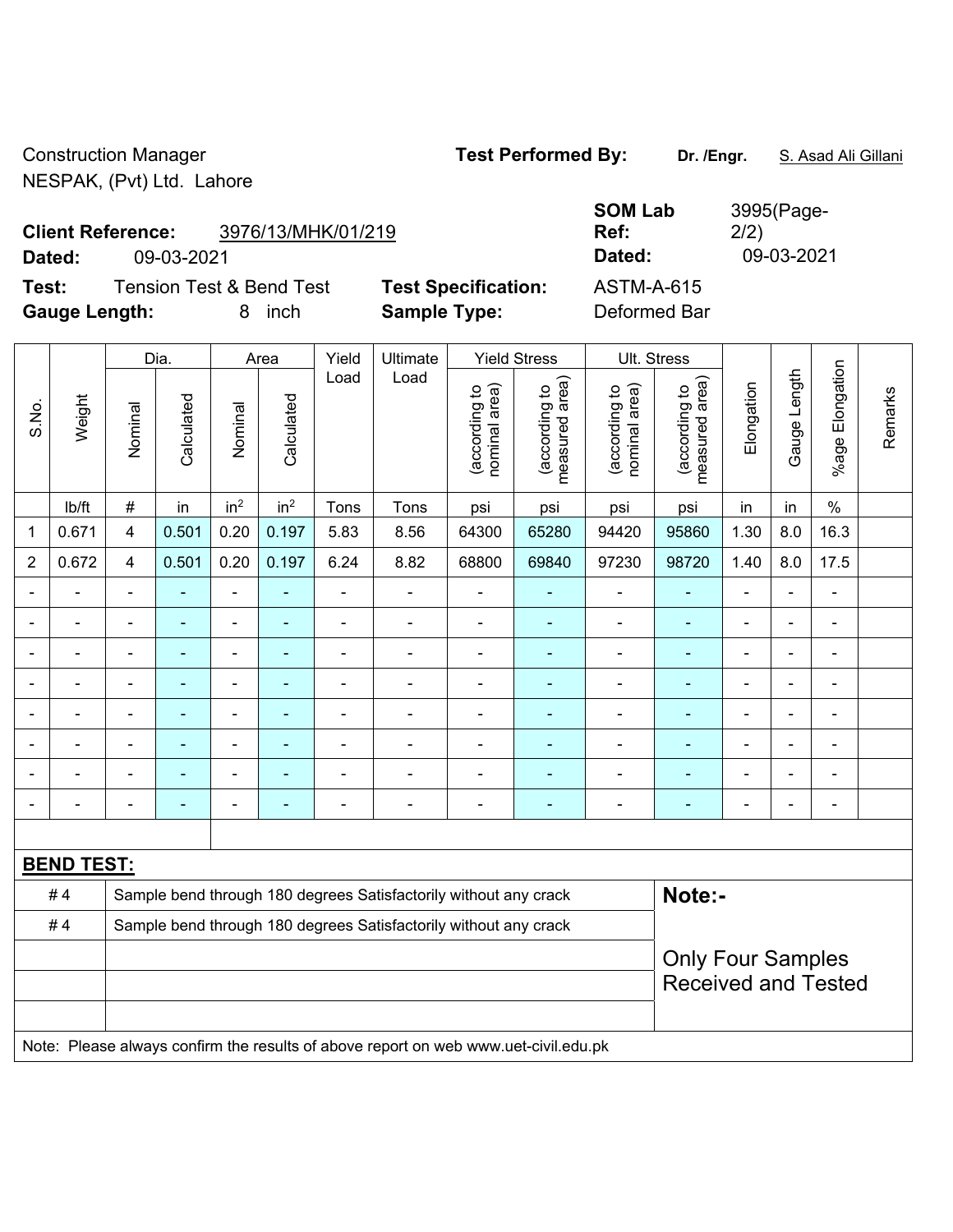**Test Performed By: Dr.** S. Asad Ali Gillani

Siddique Sons

Lahore

**Client Reference:** SS/Letter # 572 **Dated:** 09-03-2021

**SOM Lab Ref:** CED/SOM/3993(Page-1/2) **Dated:** 09-03-2021

**Test Type:** Hardness Test

**Sample Type:** Aluminum Strips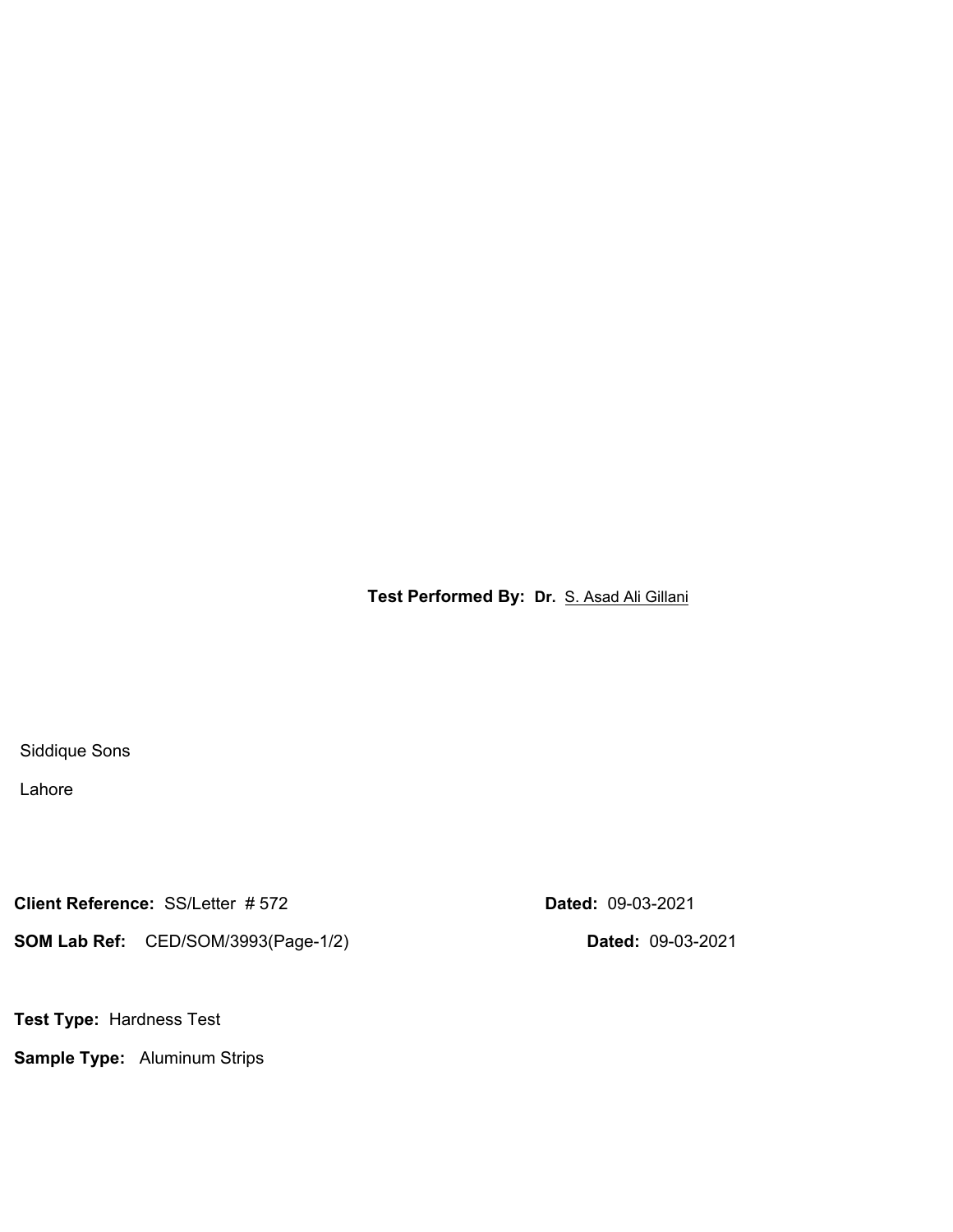### **Hardness Test Details:**

### **Machine used: Avery Rockwell Hardness Testing Machine**

(Minor Load: 10 Kgf Major Load: 60.0 kgf Scale: A)

### Hardness Test Results

| Sample No. | Sample Type            | Hardness         |
|------------|------------------------|------------------|
|            | <b>Aluminum Strips</b> | $HR - 76.33 - A$ |

**Note:** Please always confirm the results on web www.uet-civil.edu.pk